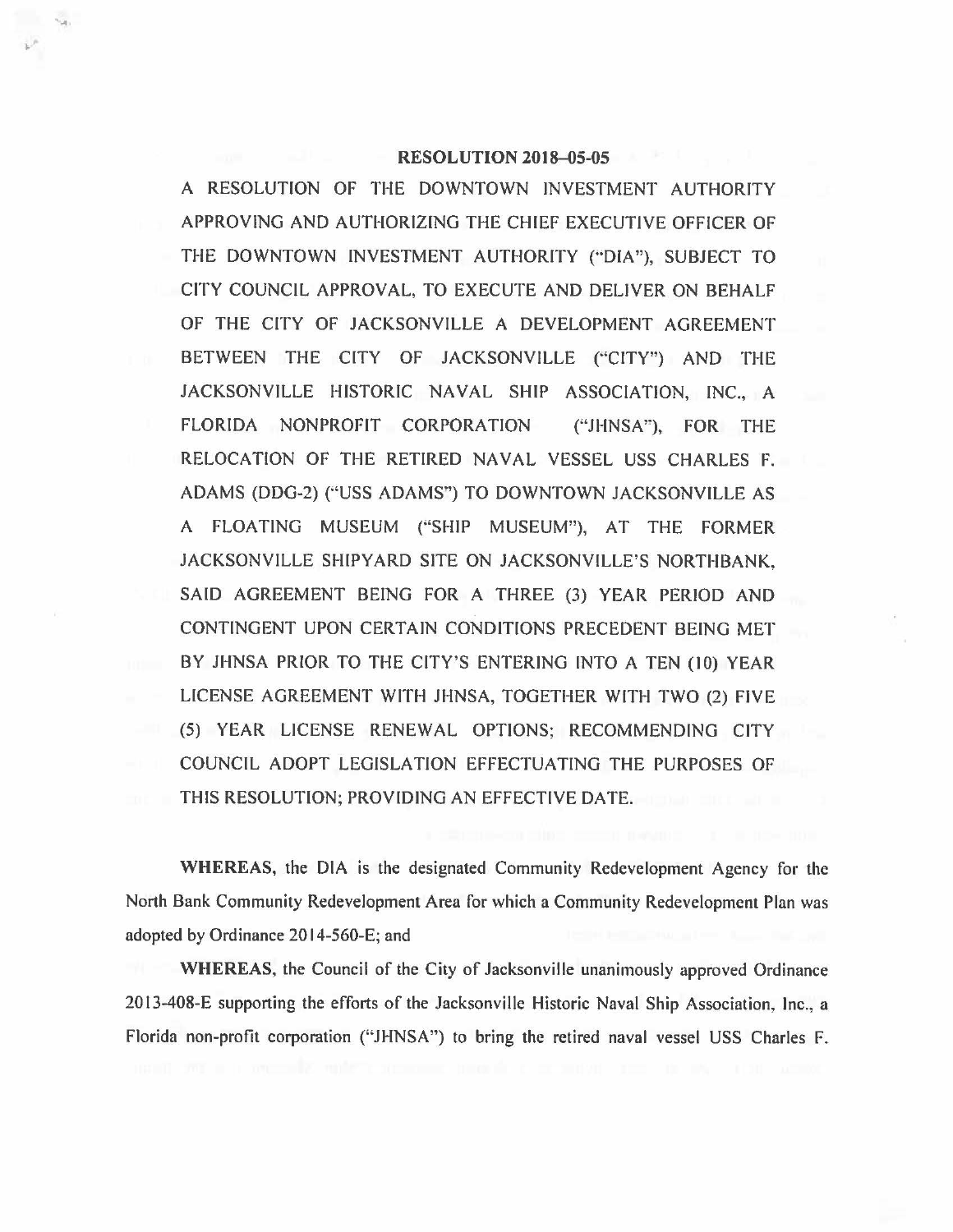Adams (DDG-2) ("'USS Adams") to Jacksonville as a downtown floating museum ("Ship Museum"); and

**WHEREAS,** the DIA and JHNSA, as authorized by DIA Resolution dated November 20, 2013, and City Ordinance 2014-426-E, previously entered into that certain development agreement dated October 3, 2014 (the "Prior Agreement"), which agreement expired in accordance with its terms prior to JHNSA taking ownership of the USS Adams;

**WHEREAS,** establishing the USS Adams in downtown Jacksonville as a Ship Museum and tourist attraction would benefit the City, the Navy, and the public; and

**WHEREAS,** the JHNSA has approached the Downtown Investment Authority ("DIA") with refined plans to moor the USS Adams at the former Jacksonville Shipyard's north/south bulkhead on the north bank of the St. John's River and to operate the Ship Museum (the ··Project"); and

**WHEREAS,** the United States Department of the Navy has approved donating the USS Adams to JHNSA for the Project pending evidence of the City's authorization to enter into a development agreement and license grant with JHNSA; and

**WHEREAS,** the DIA has evaluated the Project and has proposed a new development agreement and license agreement to accomplish the goals and objectives of the Prior Agreement and to ensure the Project's overall operation is satisfactory and contributing to the City, including the obligation of JHNSA to relocate or remove the Ship Museum, at no cost to the City, if the DIA determines at any time that the Ship Museum is not contributing to the improvement of Downtown Jacksonville; now therefore

**BE IT RESOLVED** by the Downtown Investment Authority:

**Section 1.** Recitals Correct. The above recitals are true and correct, and by this reference are incorporated herein.

**Section 2. Authorization.** There is hereby approved and the Chief Executive Officer of the DIA is hereby authorized to execute and deliver that certain Development Agreement (the "Agreement") between the City and JHNSA for the relocation of the USS Adams to Downtown Jacksonville as a floating museum ("Ship Museum'") at the former

2